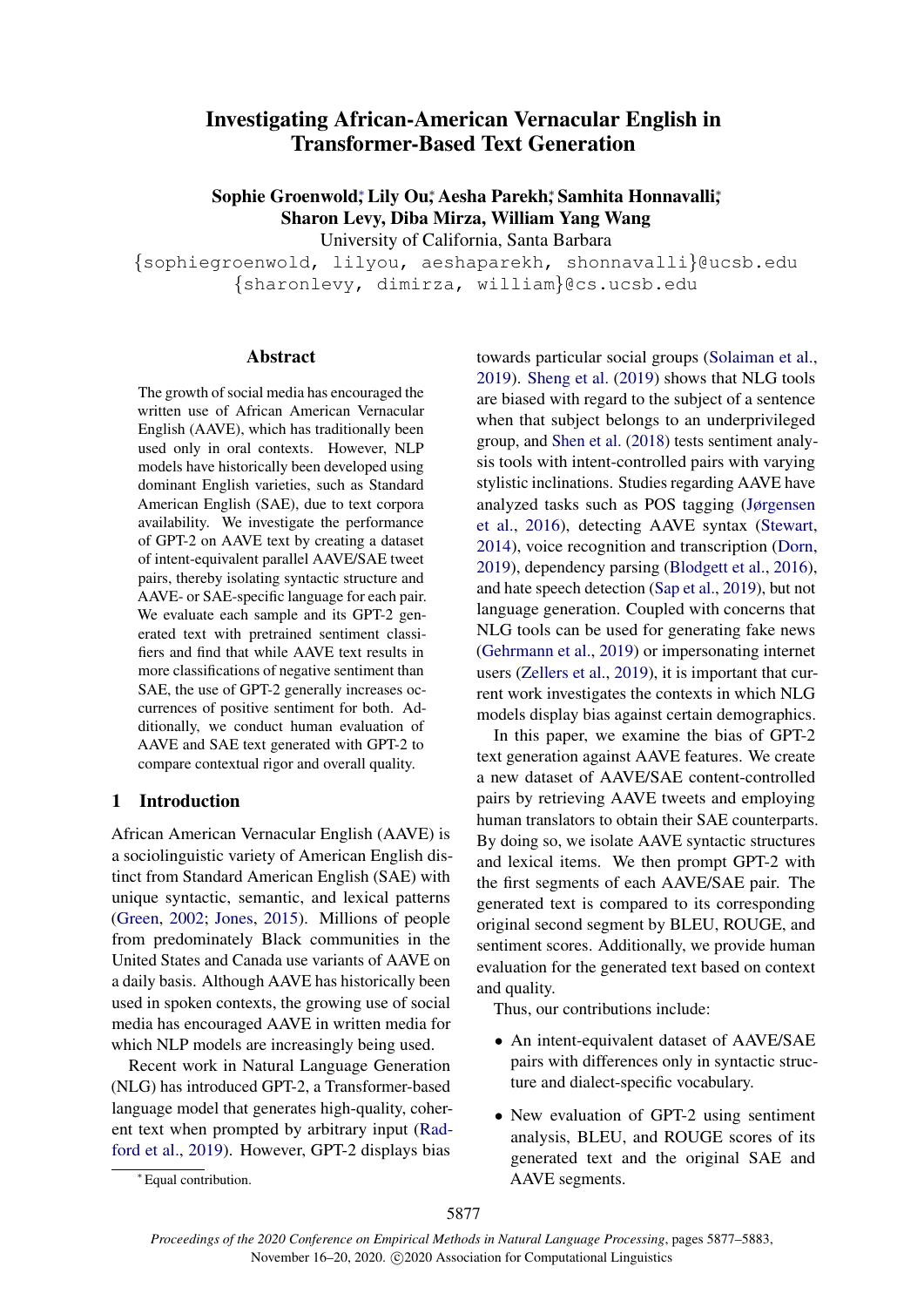<span id="page-1-0"></span>

| AAVE first segment                                                                                  | AAVE second segment                            |  |  |
|-----------------------------------------------------------------------------------------------------|------------------------------------------------|--|--|
| This broad worked us out for an hour straight and ain't give not one water break  the inhumanity    | bit of credit to me.<br>AAVE generated segment |  |  |
| SAE first segment                                                                                   | SAE second segment                             |  |  |
| This broad worked us for an hour straight and did not even give us one water break. The inhumanity. | piece of food for five days.                   |  |  |

SAE generated segment

Figure 1: Terms used to refer to segments of each AAVE/SAE pairwise sample. Each first segment is used to prompt its respective generated segment and sentiments are taken of the second and generated segments.

• Human evaluation of GPT-2 generated text for each AAVE/SAE pair, where evaluation is conducted to identify contextual accuracy, quality, and likelihood of being categorized as machine-generated.

### 2 Dataset

Our dataset consists of tweets identified as having at least 99.9% confidence of using AAVE lexical items by the TwitterAAE dataset [\(Blodgett et al.,](#page-4-3) [2016\)](#page-4-3). We then obtain the SAE equivalent of each of these tweets by employing Amazon Mechanical Turk (AMT) annotators for a total of  $n = 2019$ AAVE/SAE pairs. The average length of the original AAVE tweets is about 21 words, and the average length of the SAE counterparts is about 22 words. These samples are intended to be used as a test set for probing neural language model-based text generation.

We use the terms "first segment," "second segment," and "generated segment" to refer to the different sections of each AAVE/SAE sample throughout this paper. A visualization of these partitions can be seen in Figure [1.](#page-1-0)

Sample Identification TwitterAAE [\(Blodgett](#page-4-3) [et al.,](#page-4-3) [2016\)](#page-4-3) collects AAVE tweets by using a distantly supervised mixed-membership model on samples that are geolocated to African-American blockgroups, as defined by the U.S. Census data. The tweets have been filtered to ensure conversational language and verified as AAVE on the basis of AAVE-specific lexical item inclusion, phonological phenomena in orthographic variation, and syntactic construction. From TwitterAAE, we randomly sample tweets that contain at least 15 words and have a posterior probability of being demographically-aligned to AAVE of at least 99.9%. We remove hashtags as they are social media-specific occurrences and emoji since we expect them to have disproportionate influence on sentiment scores.

Pairwise Sample Collection To investigate GPT-2 generated text on AAVE versus SAE, we use (small) GPT-2 [\(Radford et al.,](#page-5-0) [2019\)](#page-5-0) from Open-AI for text generation, which is pretrained on outbound sources from Reddit comments with at least three karma.

Although prior work exists in using unsupervised word embeddings to create vector spacealigned demographic translations [\(Shen et al.,](#page-5-3) [2018;](#page-5-3) [Lample et al.,](#page-5-8) [2018\)](#page-5-8), we instead use human translation for accuracy purposes. We therefore employed AMT annotators to obtain the SAE equivalents of our AAVE samples.

Each AMT worker was given an AAVE tweet sample, first as a whole for context and then split into a first segment and a second segment. The latter consisted of the last five words of the sample, so as to take approximately a third of the full sample (see Figure [1\)](#page-1-0). We asked annotators to translate the first and second segments individually into SAE; this partition was necessary for use with GPT-2, BLEU, and ROUGE. We provided example translations, and the full instructions can be seen in the [AAVE to SAE protocol](#page-6-0) annotation guidelines. Annotators were filtered by HIT approval rate (higher than 97%) and location (within the United States). Additional instructions included either expanding or providing a contextual equivalent for acronyms, insertion of SAE-appropriate grammar, and preservation of overall structure and intent of the AAVE sample. Annotators were also told to translate the n-word, but to retain non-AAVE-specific explicit language.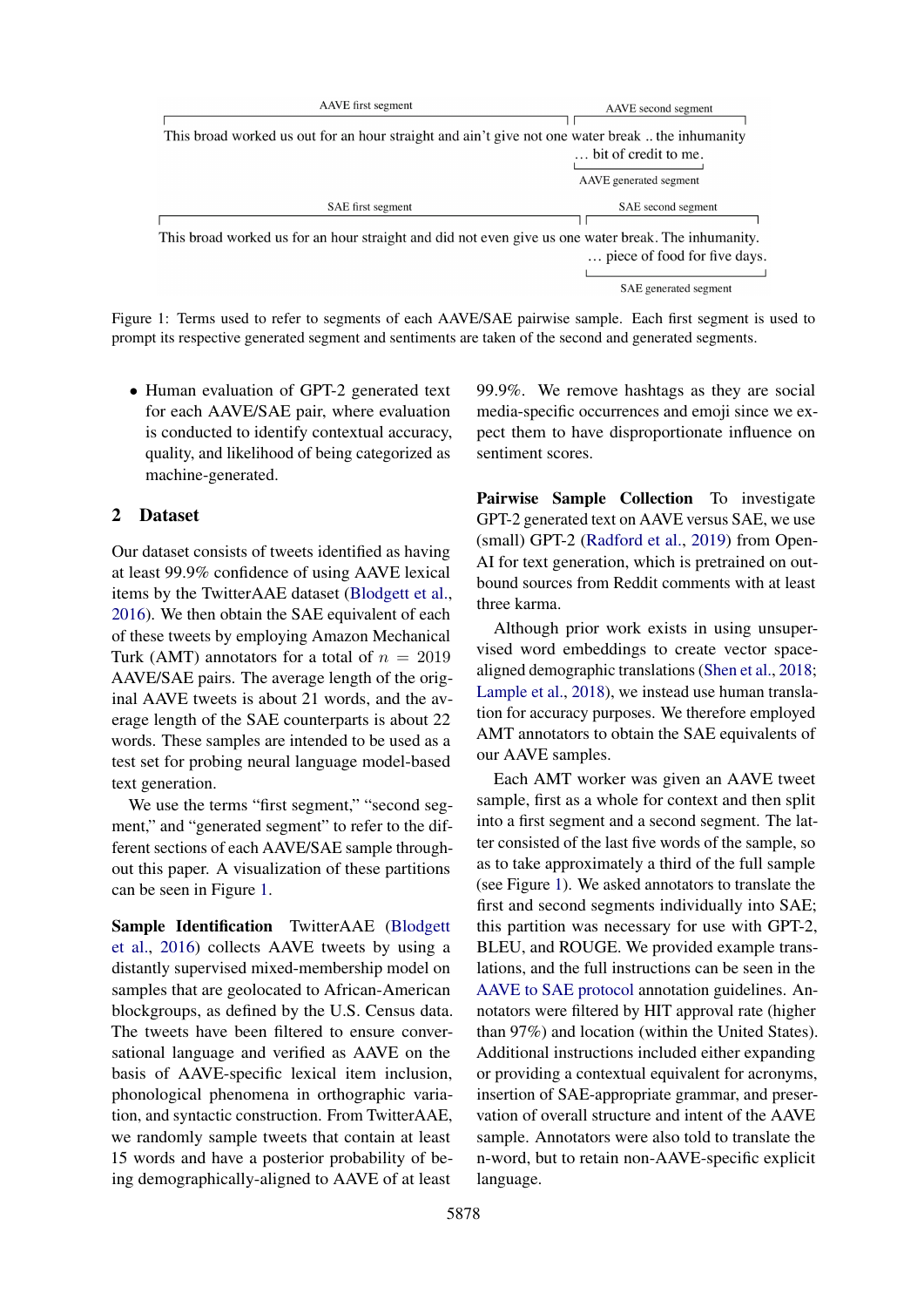<span id="page-2-3"></span>

|                                     | <b>SAE</b> |           |          | <b>AAVE</b> |           |           |         |           |
|-------------------------------------|------------|-----------|----------|-------------|-----------|-----------|---------|-----------|
| DISTILBERT CLASSIFIER               | positive   | negative  | neutral  | average     | positive  | negative  | neutral | average   |
| Original Second Sentiment           | 50.12%     | 49.88%    | N/A      | 0.0066      | 42.35%    | 57.65%    | N/A     | $-0.1436$ |
| <b>GPT-2 Generated Sentiment</b>    | 47.75%     | $52.25\%$ | N/A      | $-0.0399$   | 46.16%    | 53.84%    | N/A     | $-0.0769$ |
| <b>VADER &amp; TEXTBLOB AVERAGE</b> | positive   | negative  | neutral  | average     | positive  | negative  | neutral | average   |
| Original Second Sentiment           | 24.67%     | 20.28%    | 55.05%   | 0.0779      | 25.06%    | $19.71\%$ | 55.23%  | 0.0325    |
| <b>GPT-2 Generated Sentiment</b>    | 66.02%     | $25.73\%$ | $8.25\%$ | 0.1909      | $62.43\%$ | 32.66%    | 4.85%   | 0.1443    |

Table 1: Sentiment scores and averages for the SAE and AAVE samples in our dataset, using pretrained DistilBERT, VADER, and TextBlob sentiment classifiers.

Dataset Viability We test the variability of our dataset's results by taking 1000 random partitions of size 1500 and use DistilBERT [\(Sanh et al.,](#page-5-9) [2019\)](#page-5-9) to find the average sentiment score. For each partition of our data (both SAE and AAVE with and without generation by GPT-2), the sample variance is under 0.02%.

Semantic Evaluation Previous work has shown that non-AAVE speakers often fail to demonstrate comprehension of AAVE speech, and we acknowledge that such misunderstandings may influence the intent-equivalence of our dataset [\(Jones et al.,](#page-4-5) [2019\)](#page-4-5). Thus, to determine the semantic validity of the translations, we asked annotators who selfidentified as native AAVE speakers and/or codeswitchers to verify whether translated SAE phrases preserved the meaning of original AAVE phrases. Of 156 randomly sampled AAVE/SAE pairs, 90% are intent-equivalent according to native AAVE speakers, and 95% according to code-switchers. This confirms that the majority of our pairs have semantic equivalence. We have included the instructions for this validity check in the [Semantic](#page-6-1) [equivalence protocol.](#page-6-1)

#### 3 Sentiment Analysis

We use a sentiment analysis pipeline from Hugging-face<sup>[1](#page-2-0)</sup> to evaluate the sentiment of our samples. The pipeline uses distilbert-base-uncased-finetuned-sst-[2](#page-2-1)-english<sup>2</sup>, which is pretrained on movie reviews from the Stanford Sentiment Treebank [\(Socher](#page-5-10) [et al.,](#page-5-10) [2013\)](#page-5-10). In addition to the DistilBERT sentiment classifier, we use VADER, which is a lexicon and rule-based sentiment analysis tool that is attuned to social-media specific sentiment intensity [\(Hutto and Gilbert,](#page-4-6) [2015\)](#page-4-6), and TextBlob<sup>[3](#page-2-2)</sup>, which does not have documentation on its implementation. However, we justify our use of the latter through

<span id="page-2-1"></span>2 https://huggingface.co/distilbert-base-uncasedfinetuned-sst-2-english

its widespread use as an off-the-shelf sentiment classifier, such as in [Sheng et al.](#page-5-2) [\(2019\)](#page-5-2).

The DistilBERT sentiment classifier restricts classifications to either positive or negative, with degrees of confidence ranging from 0 to 1; we translate this to a -1 to 1 negative-to-positive scale. From VADER we use the compound score, and from TextBlob the polarity; both metrics are normalized and weighted and thus also range from -1 to 1. VADER and TextBlob scores include 0.0, or neutral, while the DistilBERT sentiment classifier does not. We average the latter two in Table [1](#page-2-3) to account for model variability in the sentiment classifiers, but keep the DistilBERT scores separate because it does not include neutral classifications.

Baseline As a baseline, we compare the sentiment of each AAVE original second segment to its respective SAE original second segment. We observe that the pretrained sentiment analysis models categorize AAVE as more negative than SAE, despite having the same intent. AAVE has 157 (7.7 % percent) more negative instances than it does positive when using DistilBERT and 37 (1.8 % percent) more negative and neutral instances when using the VADER-TextBlob average. The VADER-TextBlob averages appear to be less biased against AAVE than DistilBERT.

Sentiment Comparison of Generated Text To determine whether GPT-2 generates more negative phrases when provided AAVE text, we compare the sentiment of the generated segment for AAVE to its corresponding generated segment for SAE. For DistilBERT we see that the average for AAVE generated segments is -0.0769, while its SAE counterpart is -0.0399 (see Table [1\)](#page-2-3). This indicates that the AAVE GPT-2 generated segments are more negative than their corresponding SAE segments. We see the same trend for the VADER and TextBlob averages, where the AAVE generated segment has a more negative sentiment score than its corresponding SAE segment. Additionally, in the case of the VADER-TextBlob average, the negative senti-

<span id="page-2-0"></span><sup>1</sup> https://huggingface.co/Transformer/main classes/ pipelines.html

<span id="page-2-2"></span><sup>3</sup> https://textblob.readthedocs.io/en/dev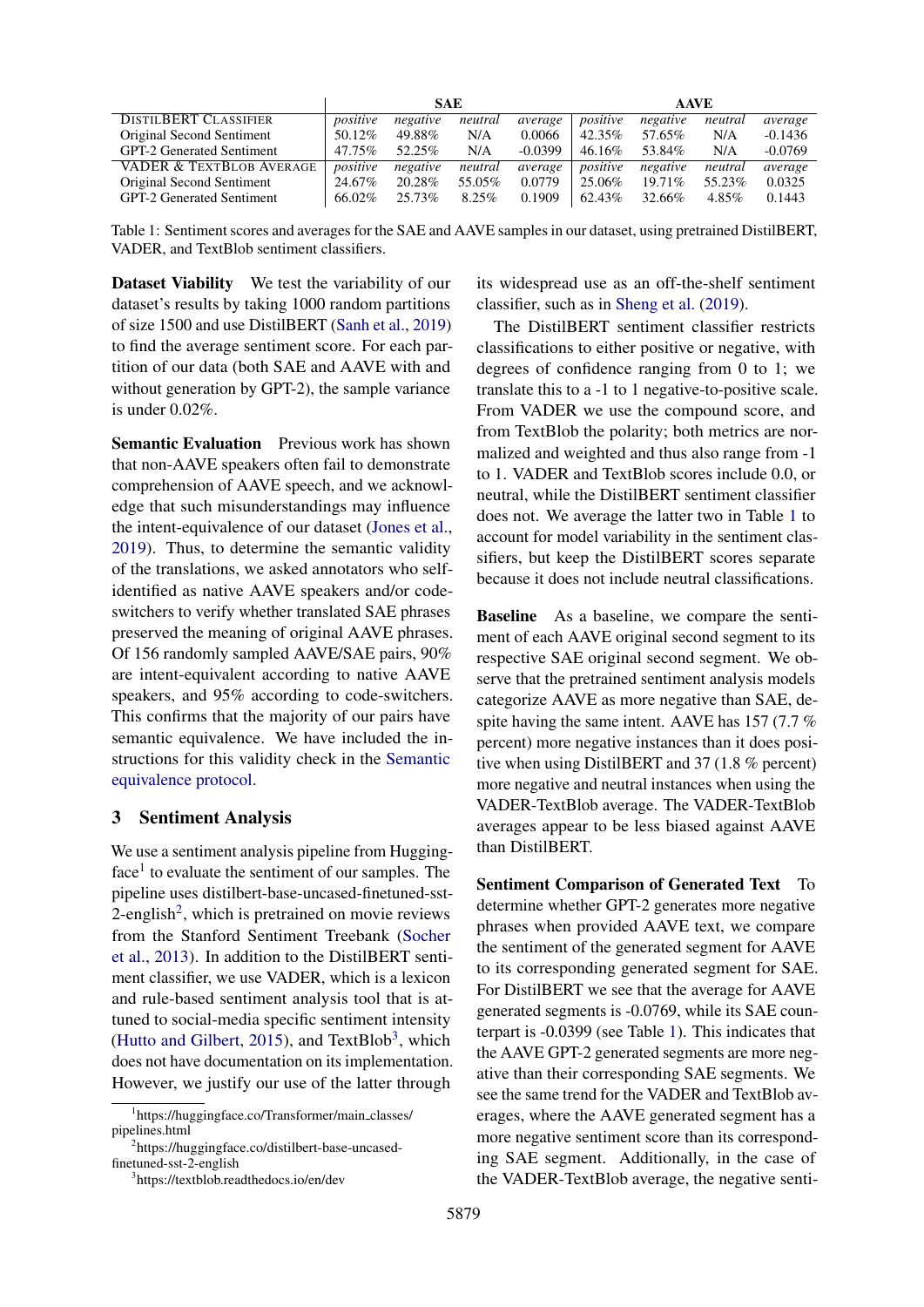ments of the original second segments for SAE and AAVE differ by a margin of 0.57%, whereas the difference between the generated negative sentiments is 6.93%, with AAVE being more negative. This shows that even though AAVE has more positive instances than SAE for its original second segment, the use of GPT-2 increases negative sentiment more for AAVE than for SAE.

We also perform a McNemar-Bowker significance test on the results from Table [1](#page-2-3) and find a significant difference between the original and generated sentiments for DistilBERT AAVE, VADER AAVE and SAE, and TextBlob AAVE and SAE with  $\alpha = 0.05$ . VADER and Textblob for both AAVE and SAE had  $p < 0.01$ . DistilBERT for AAVE had  $p = 0.012$  and DistilBERT for SAE had  $p = 0.11$ .

Flipped Sentiment We compare the sentiment of the second segment of each AAVE phrase to the sentiment of its generated segment and do the same for each corresponding SAE sample. This allows us to observe the extent to which GPT-2 flips the sentiment from positive to negative and vice versa, and whether flipping from positive to negative sentiment is more prevalent in AAVE.

We find that AAVE samples have lower sentiment scores than their SAE equivalents with the classifiers we utilized. However, the AAVE generated segments increase in DistilBERT sentiment score going from -0.1436 to -0.0769 on the -1 to 1 scale, while SAE generated segments decrease from 0.0066 to -0.0399 (see Table [1\)](#page-2-3). However, this is not the case with the VADER-TextBlob average, as the sentiment scores increase for both AAVE and SAE generated segments when compared to their respective second segments.

For the VADER-Textblob average in Table [1,](#page-2-3) AAVE generated segments are 50.38% less neutral than their original second segments, and SAE generated segments are 46.8% less neutral. While the majority of the original second segments are classified as neutral, the majority of the generated segments are instead classified as positive. However, SAE has a larger increase in positive sentiment scores than AAVE, even though its original positive sentiment was lower than AAVE's corresponding original sentiment.

# 4 Quality of Generated Text

We use BLEU, ROUGE, and human evaluation scores to determine the difference in the quality of

<span id="page-3-0"></span>

Figure 2: BLEU scores for text generated by GPT-2.

<span id="page-3-1"></span>

Figure 3: ROUGE scores for text generated by GPT-2.

GPT-2 generated text for SAE and AAVE samples.

BLEU and ROUGE For all SAE and AAVE samples, we isolate the second segment of the original sample, for which we take the last five words, and the first five words generated by GPT-2. We then compare the generated segment to the original second segment by calculating their BLEU and ROUGE scores. Specifically, ROUGE-1 and ROUGE-2 measure the overlap of unigrams and bigrams respectively, and ROUGE-L identifies the longest co-occurring sequence between a generated phrase and a reference phrase. BLEU-1, 2, and 3 are the cumulative 1-gram, 2-gram, and 3-gram scores for these pairs of phrases.

Both BLEU and ROUGE results indicate that GPT-2 typically generates more accurate sentences for SAE than for AAVE (see Figures [2](#page-3-0) and [3\)](#page-3-1). We note that the BLEU and ROUGE scores are relatively low since the comparison is between incomplete sentences of only five words.

We use a Wilcoxon rank-sum test to determine the significance of our BLEU and ROUGE results. With  $\alpha = 0.05$ , ROUGE-1 and ROUGE-L are significant. Additional p-values can be found in Table [2.](#page-4-7)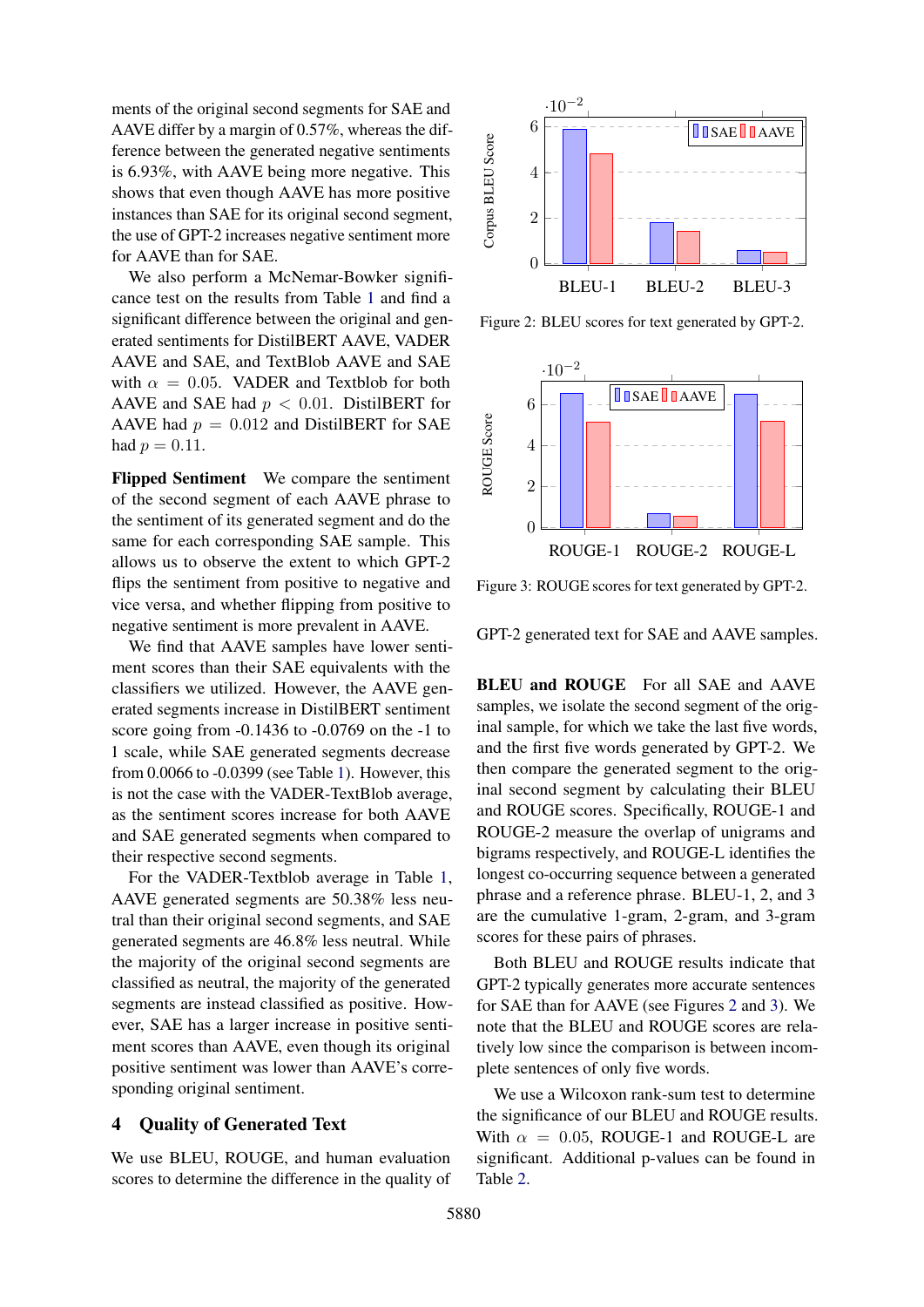<span id="page-4-7"></span>

| $\vert$ B-1 B-2 B-3 R-1 R-2 R-L                               |  |  |  |
|---------------------------------------------------------------|--|--|--|
| $\boxed{p}$ 0.256 0.095 0.097 <b>0.001</b> 0.811 <b>0.003</b> |  |  |  |

Table 2: Wilcoxon rank-sum test p-values for each of our BLEU (B) and ROUGE (R) results. P-values that are significant with  $\alpha = 0.05$  are in bold.

Human Evaluation We also conduct human evaluation using AMT to assess the quality of the text generated by GPT-2. Annotators were filtered by HIT approval rate (higher than 95%) and location (within the United States). They were given the first segment of an SAE phrase for context, followed by its corresponding GPT-2 generated segment. We did the same with each corresponding AAVE phrase. Annotators were asked to choose which one of the two generated phrases better fits the context of the respective first segment, which one has better quality, and which one is most likely machine-generated. Ties were allowed for this task. The annotator instructions for this task can be found in the [Human evaluation protocol.](#page-6-2)

Results show that 21.7% more annotators indicate that SAE generated segments have better quality than their corresponding AAVE generated segments, and 12% more annotators indicate that SAE generated segments fit the context better than their AAVE generated segment counterparts (see Table [3\)](#page-4-8). To determine existing bias in human evaluation, we perform the same evaluation on the original second segments of AAVE/SAE pairs and find that 48% choose the SAE original second segments as likely machine-generated, while 31% choose the AAVE original second segments. Looking at [3,](#page-4-8) the proportion of annotators who select SAE as machine generated decreases to 37.3%, whereas the proportion for AAVE increases to 42.1%. This indicates that GPT-2 worsens the quality of AAVE segments while improving the quality of SAE segments. These findings support our results from BLEU and ROUGE in demonstrating the unequal quality of GPT-2's text generation for SAE and AAVE, thus signifying a bias against AAVE.

#### 5 Conclusion

Through this work, we highlight the need for AAVE-inclusivity in NLG models, especially those perceived as state-of-the-art. To this end, we provide a new evaluation of NLG models by comparing GPT-2's behavior on SAE and AAVE. In addition, we present a new dataset consisting of intent-parallel AAVE/SAE tweet pairs, which can be used in future works studying SAE and AAVE

<span id="page-4-8"></span>

|             | Context | <i>Ouality</i> | Likely MG |
|-------------|---------|----------------|-----------|
| <b>SAE</b>  | 48.7%   | 54.5%          | 37.3%     |
| <b>AAVE</b> | 36.7%   | 32.8%          | $42.1\%$  |
| <b>TIE</b>  | 14.6%   | $12.7\%$       | 20.6%     |

Table 3: Human evaluation results, where "MG" refers to "Machine Generated." Tests are conducted pairwise between generated SAE and AAVE phrases.

in NLP models. Our sentiment analysis experiments indicate that GPT-2 produces more negative instances when prompted with AAVE text. Moreover, our BLEU, ROUGE, and human evaluation results reveal a disparity in the quality of GPT-2's text generation between AAVE and SAE. We hope our findings can pave the way for further inclusion of diverse language in future NLG models.

### Acknowledgements

We thank our anonymous reviewers for their helpful feedback. This material is based upon work supported in part by the National Science Foundation under Grant 1821415.

#### **References**

- <span id="page-4-3"></span>Su Lin Blodgett, Lisa Green, and Brendan O'Connor. 2016. [Demographic dialectal variation in social](https://doi.org/10.18653/v1/D16-1120) [media: A case study of African-American English.](https://doi.org/10.18653/v1/D16-1120) In *Proceedings of the 2016 Conference on Empirical Methods in Natural Language Processing*, pages 1119–1130, Austin, Texas. Association for Computational Linguistics.
- <span id="page-4-2"></span>Rachel Dorn. 2019. [Dialect-specific models for auto](https://doi.org/10.26615/issn.2603-2821.2019_003)[matic speech recognition of African American ver](https://doi.org/10.26615/issn.2603-2821.2019_003)[nacular English.](https://doi.org/10.26615/issn.2603-2821.2019_003) In *Proceedings of the Student Research Workshop Associated with RANLP 2019*, pages 16–20, Varna, Bulgaria. INCOMA Ltd.
- <span id="page-4-4"></span>Sebastian Gehrmann, Hendrik Strobelt, and Alexander Rush. 2019. [GLTR: Statistical detection and visu](https://doi.org/10.18653/v1/P19-3019)[alization of generated text.](https://doi.org/10.18653/v1/P19-3019) In *Proceedings of the 57th Annual Meeting of the Association for Computational Linguistics: System Demonstrations*, pages 111–116, Florence, Italy. Association for Computational Linguistics.
- <span id="page-4-0"></span>Lisa Green. 2002. *African American English: A Linguistic Introduction*. University Press, Cambridge.
- <span id="page-4-6"></span>C.J. Hutto and Eric Gilbert. 2015. Vader: A parsimonious rule-based model for sentiment analysis of social media text.
- <span id="page-4-1"></span>Taylor Jones. 2015. [Toward a description of african](https://doi.org/10.1215/00031283-3442117) [american vernacular english dialect regions using](https://doi.org/10.1215/00031283-3442117) ["black twitter".](https://doi.org/10.1215/00031283-3442117) *American Speech*, 90:403–440.
- <span id="page-4-5"></span>Taylor Jones, Jessica Rose Kalbfeld, Ryan Hancock, and Ryan Clark. 2019. [Testifying while black: An](https://doi.org/10.1353/lan.2019.0042)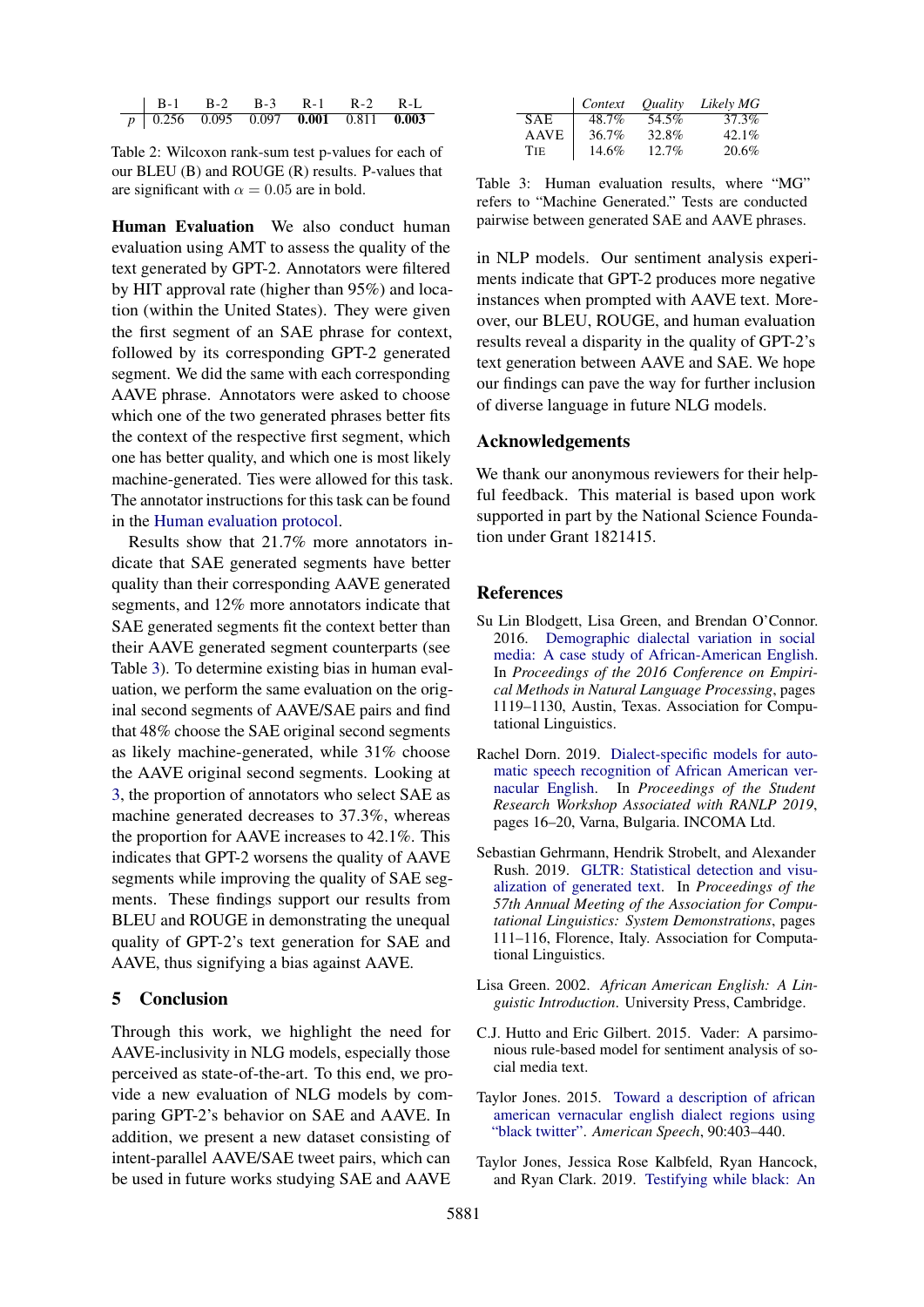[experimental study of court reporter accuracy in tran](https://doi.org/10.1353/lan.2019.0042)[scription of african american english.](https://doi.org/10.1353/lan.2019.0042) *Language*, 95(2):e216–e252.

- <span id="page-5-4"></span>Anna Jørgensen, Dirk Hovy, and Anders Søgaard. 2016. [Learning a POS tagger for AAVE-like language.](https://doi.org/10.18653/v1/N16-1130) In *Proceedings of the 2016 Conference of the North American Chapter of the Association for Computational Linguistics: Human Language Technologies*, pages 1115–1120, San Diego, California. Association for Computational Linguistics.
- <span id="page-5-8"></span>Guillaume Lample, Alexis Conneau, Marc'Aurelio Ranzato, Ludovic Denoyer, and Herv Jgou. 2018. Word translation without parallel data. In *ICLR*.
- <span id="page-5-0"></span>Alec Radford, Jeff Wu, Rewon Child, David Luan, Dario Amodei, and Ilya Sutskever. 2019. Language models are unsupervised multitask learners.
- <span id="page-5-9"></span>Victor Sanh, Lysandre Debut, Julien Chaumond, and Thomas Wolf. 2019. [Distilbert, a distilled version of](http://arxiv.org/abs/1910.01108) [bert: smaller, faster, cheaper and lighter.](http://arxiv.org/abs/1910.01108)
- <span id="page-5-6"></span>Maarten Sap, Dallas Card, Saadia Gabriel, Yejin Choi, and Noah A. Smith. 2019. [The risk of racial bias](https://doi.org/10.18653/v1/P19-1163) [in hate speech detection.](https://doi.org/10.18653/v1/P19-1163) In *Proceedings of the 57th Annual Meeting of the Association for Computational Linguistics*, pages 1668–1678, Florence, Italy. Association for Computational Linguistics.
- <span id="page-5-3"></span>J. H. Shen, L. Fratamico, I. Rahwan, and A. M. Rush. 2018. Darling or babygirl? Investigating stylistic bias in sentiment analysis. In *Proceedings of the 5th Workshop on Fairness, Accountability, and Transparency in Machine Learning (FATML)*.
- <span id="page-5-2"></span>Emily Sheng, Kai-Wei Chang, Premkumar Natarajan, and Nanyun Peng. 2019. [The woman worked as](https://doi.org/10.18653/v1/D19-1339) [a babysitter: On biases in language generation.](https://doi.org/10.18653/v1/D19-1339) In *Proceedings of the 2019 Conference on Empirical Methods in Natural Language Processing and the 9th International Joint Conference on Natural Language Processing (EMNLP-IJCNLP)*, pages 3407– 3412, Hong Kong, China. Association for Computational Linguistics.
- <span id="page-5-10"></span>Richard Socher, Alex Perelygin, Jean Wu, Jason Chuang, Christopher D. Manning, Andrew Ng, and Christopher Potts. 2013. [Recursive deep models](https://www.aclweb.org/anthology/D13-1170) [for semantic compositionality over a sentiment tree](https://www.aclweb.org/anthology/D13-1170)[bank.](https://www.aclweb.org/anthology/D13-1170) In *Proceedings of the 2013 Conference on Empirical Methods in Natural Language Processing*, pages 1631–1642, Seattle, Washington, USA. Association for Computational Linguistics.
- <span id="page-5-1"></span>Irene Solaiman, Miles Brundage, Jack Clark, Amanda Askell, Ariel Herbert-Voss, Jeff Wu, Alec Radford, Gretchen Krueger, Jong Wook Kim, Sarah Kreps, Miles McCain, Alex Newhouse, Jason Blazakis, Kris McGuffie, and Jasmine Wang. 2019. [Release](http://arxiv.org/abs/1908.09203) [strategies and the social impacts of language mod](http://arxiv.org/abs/1908.09203)[els.](http://arxiv.org/abs/1908.09203)
- <span id="page-5-5"></span>Ian Stewart. 2014. [Now we stronger than ever: African-](https://doi.org/10.3115/v1/E14-3004)[American English syntax in twitter.](https://doi.org/10.3115/v1/E14-3004) In *Proceedings of the Student Research Workshop at the 14th Conference of the European Chapter of the Association for Computational Linguistics*, pages 31– 37, Gothenburg, Sweden. Association for Computational Linguistics.
- <span id="page-5-7"></span>Rowan Zellers, Ari Holtzman, Hannah Rashkin, Yonatan Bisk, Ali Farhadi, Franziska Roesner, and Yejin Choi. 2019. [Defending against neural fake](http://papers.nips.cc/paper/9106-defending-against-neural-fake-news.pdf) [news.](http://papers.nips.cc/paper/9106-defending-against-neural-fake-news.pdf) In H. Wallach, H. Larochelle, A. Beygelzimer, F. dAlché-Buc, E. Fox, and R. Garnett, editors, *Advances in Neural Information Processing Systems 32*, pages 9054–9065. Curran Associates, Inc.